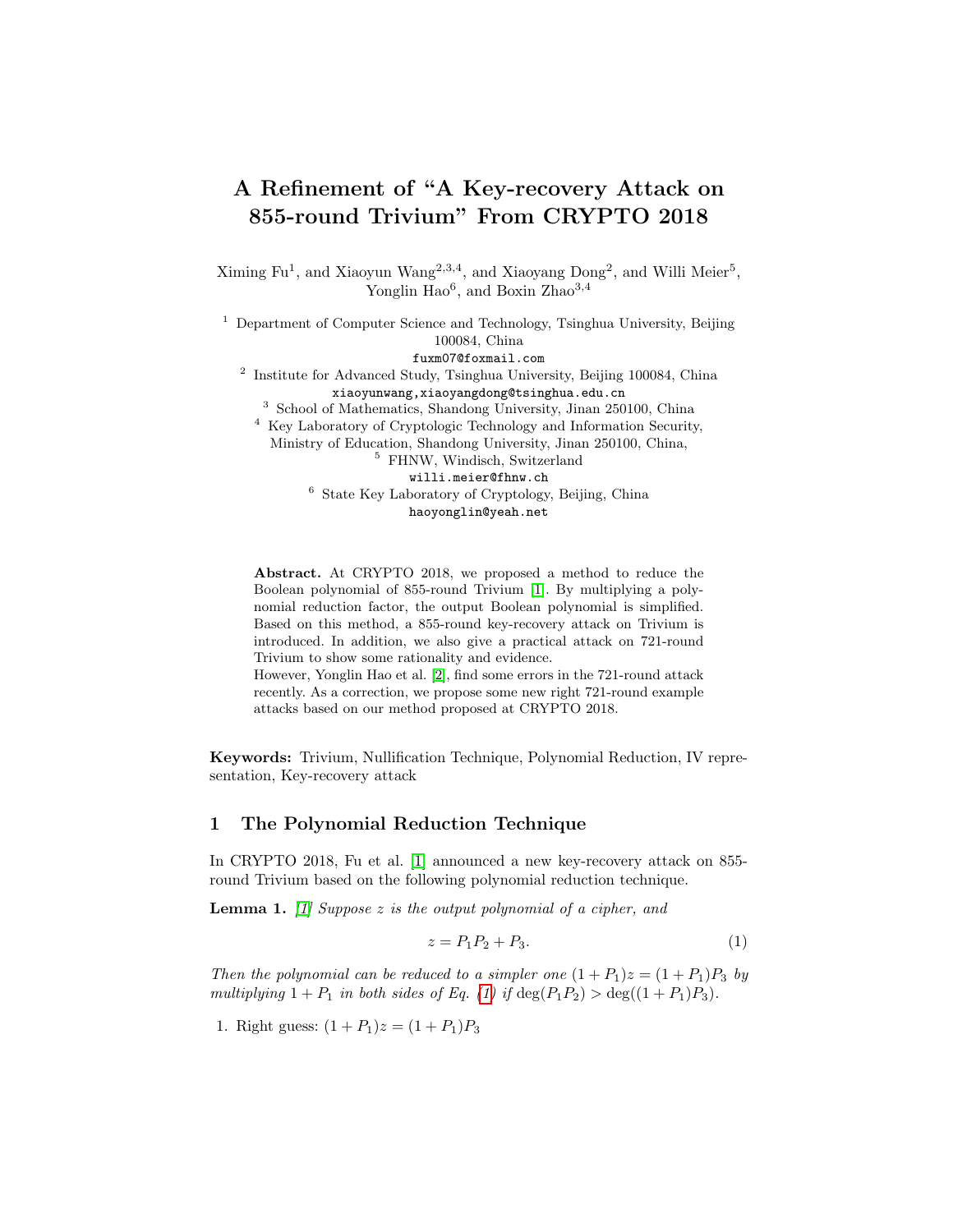2. Wrong guesses:  $(1+P'_1)z = (1+P'_1)P_1P_2 + (1+P'_1)P_3$ 

The key point is to select a proper reduction factor  $P_1$ , that could introduce a polynomial and degree reduction. There are 3 criteria to determine  $P_1$ :

- 1. the frequency of  $P_1$  in high degree state terms is high;
- 2. the degree of  $P_1$  is low;
- 3. the equivalent key guesses in  $P_1$  are minimized.

Compute the degree of  $(1 + P_1)P_3$  as d, then  $d + 1$ -dimensional cubes can serve as distinguishers. Then in the online phase, we guess the partial key bits in  $P_1$ and compute the cube sum of  $(1 + P_1)z$  over  $d + 1$  cubes: for right guess, the result is always 0; for wrong guesses, the results are 0-1 random.

## 2 The Mistake in the Example Attacks on 721-round Trivium in Our CRYPTO 2018 paper

Recently, Hao et al. [\[2\]](#page-4-1) pointed out the errors in the 721-round example attack in our paper [\[1\]](#page-4-0).

In the wrong example attack on 721-round Trivium, we use 37 freedom variables, i.e. set  $v_{2 \cdot j+1} = 0$  for  $j \in [0, 39]$  and  $v_{58} = v_{64} = v_{72} = 0$ , others are free variables. We choose  $s_1^{290}$  as  $P_1$ , write  $z_{721} = s_1^{290}P_2 + P_3$ . By multiplying  $1 + s_1^{290}$  with  $z_{721}$ , we get  $(1 + s_1^{290})z_{721} = (1 + s_1^{290})P_3$ . Then, we prove the degree of  $(1 + s_1^{290})z_{721}$  is lower than 32, while the degree of  $z_{721}$  is evaluated to be 36 by our degree evaluation algorithm (Algorithm 2 in [\[1\]](#page-4-0)). So we wrongly believed that we got a proper reduction factor  $P_1$  for 721-round attack. However, Hao et al. pointed out that the degree of  $z_{721}$  is only 29, so the 721-round example attack is against the lemma [1](#page-0-1) and there is no polynomial or degree reduction by multiplying  $(1 + s_1^{290})$ .

The reasons for our mistake come from three aspects:

1) The first reason is the weak diffusion of 721-round Trivium. For 855-round Trivium, we could assume that the degree could reach 75 (75 free IV bits and others are nullified) which is also proved by Hao et al.'s paper [\[2\]](#page-4-1). However, in 721-round Trivium, the degree is relatively low (29-degree given 37 free IV bits). So we have to do more accurate degree evaluation.

2) The second reason is that, our degree evaluation is relatively rough, the upper bound degree is relatively high, which is pointed out in Hao et al.'s paper [\[2\]](#page-4-1).

3) The third reason is that, we forget to test the 32-dimension cubes under wrong key guessing, which leads to such mistake.

All in all, the property of degree reduction of the output bit by multiplying a  $(1 + P_1)$  is true as shown by our new 721-round example attacks as following. However, finding a proper  $P_1$  is not easy.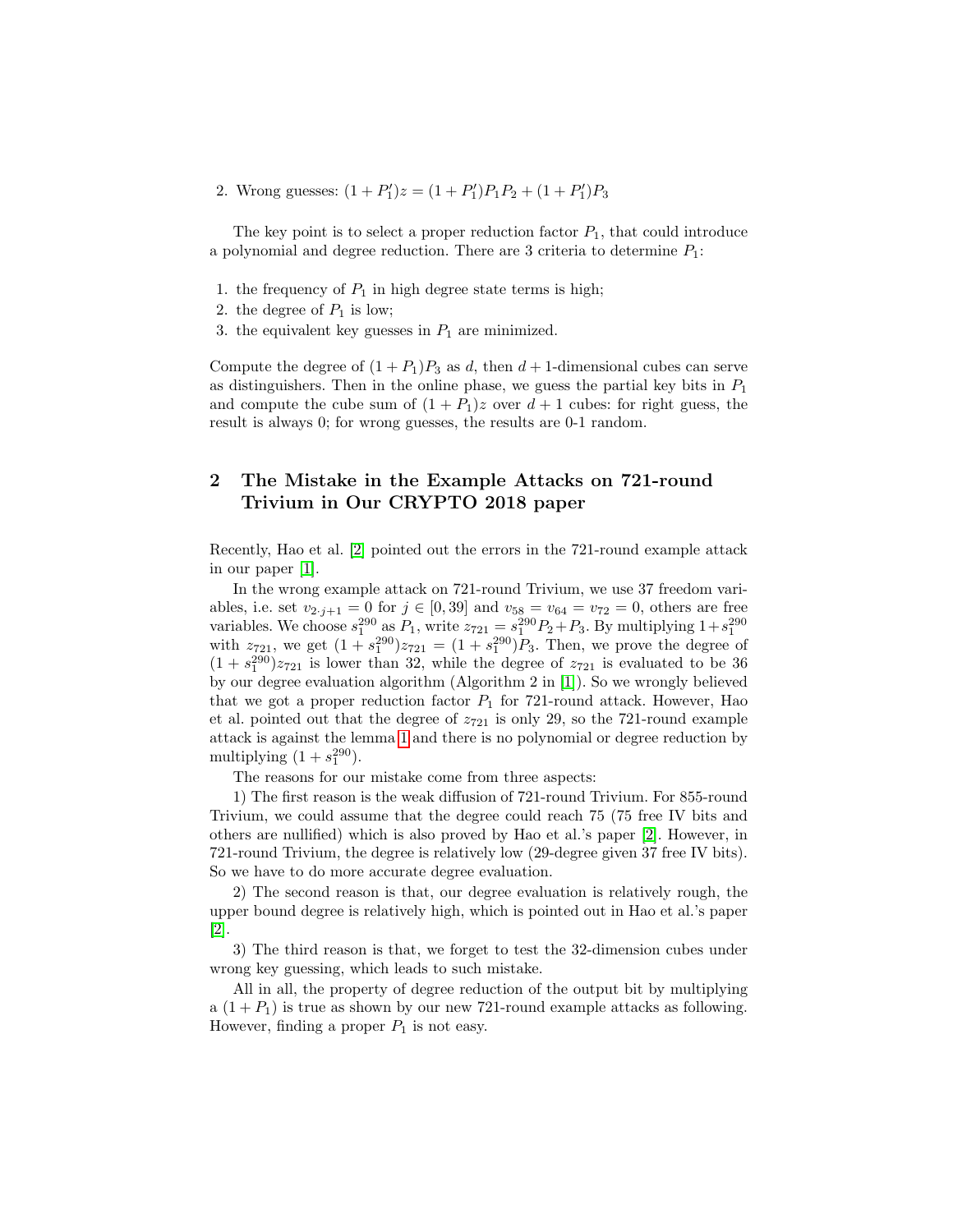#### 3 The New Key-recovery Attacks on 721-round Trivium

In the new attack on 721-round Trivium, we nullified 80-29=51 IV bits and only 29 free IV bits are considered. Then we use techniques in our CRYPTO 2018 paper to find  $P_1 = s_1^{221}$ . In addition, we find the 29-degree term is in  $z_{721}$ , i.e., the accurate degree of  $z_{721}$  is 29. However, in  $(1 + s_1^{221})z_{721}$ , there is no such 29degree term, i.e., degree of  $(1 + s_1^{221})z_{721}$  is lower than 29. That means we have found a proper reduction factor  $P_1 = s_1^{221}$  to simplify the output polynomial z according to Lemma 1.

Moreover, when given the wrong key guessing in  $s_1^{221}$ , the 29-degree term also appears, which means under the wrong key guessing the output polynomial  $z$  is not reduced. So this 29-dimension cube could be served as key-recovery distinguisher. Finally, we find more than 17 such 29-dimension cubes. Since, the number of involved key bits in  $s_1^{221}$  is 17, whose indexes are  $\{8, 9, 46, 71, 72, 73,$ 59, 60, 52, 10, 17, 18, 19, 1, 26, 27, 28}, we only list 17 such cubes in Table [1.](#page-2-0) The source code for this test is in [https://github.com/dongxiaoyang/721R\\_Trivium](https://github.com/dongxiaoyang/721R_Trivium_Test)\_ [Test](https://github.com/dongxiaoyang/721R_Trivium_Test).

<span id="page-2-0"></span>Table 1. New Example 29-Dimensional Cubes in 721-round Attack

| $0,4,10,16,20,24,26,28,30,32,34,36,38,40,42,44,46,48,50,52,54,56,60,62,66,68,70,74,76$                                            |
|-----------------------------------------------------------------------------------------------------------------------------------|
| $0,2,4,8,14,16,20,24,28,30,32,34,36,38,42,44,46,48,50,52,54,56,60,62,66,68,70,74,76$                                              |
| 0,4,6,10,14,16,20,24,28,30,32,34,36,38,42,44,46,48,50,52,54,56,60,62,66,68,70,74,76                                               |
| 0,4,8,10,14,16,20,24,28,30,32,34,36,38,42,44,46,48,50,52,54,56,60,62,66,68,70,74,76                                               |
| $0, 4, 10, 16, 20, 22, 24, 26, 28, 30, 32, 34, 36, 38, 40, 42, 44, 46, 48, 52, 54, 56, 60, 62, 66, 68, 70, 74, 76$                |
| $0, 2, 4, 8, 16, 20, 22, 24, 28, 30, 32, 34, 36, 38, 40, 42, 44, 46, 48, 50, 54, 56, 60, 62, 66, 68, 70, 74, 76$                  |
| 0,4,8,14,16,20,22,24,28,30,32,34,36,38,40,42,44,46,48,52,54,56,60,62,66,68,70,74,76                                               |
| $0,4,8,10,14,20,24,28,30,32,34,36,38,40,42,44,46,48,50,52,54,56,60,62,66,68,70,74,76$                                             |
| $0,4,10,14,20,22,24,26,28,30,32,34,36,38,42,44,46,48,50,52,54,56,60,62,66,68,70,74,76$                                            |
| $0,2,4,8,14,16,20,22,24,28,30,32,34,36,38,42,44,46,48,50,54,56,60,62,66,68,70,74,76$                                              |
| $0, 4, 10, 14, 16, 20, 24, 26, 28, 30, 32, 34, 36, 38, 40, 42, 44, 46, 48, 52, 54, 56, 60, 62, 66, 68, 70, 74, 76$                |
| $10, 16, 18, 20, 22, 24, 26, 28, 30, 32, 34, 36, 38, 40, 42, 44, 46, 48, 50, 52, 54, 56, 60, 62, 66, 68, 70, 74, 76$              |
| $4, 10, 16, 18, 20, 22, 24, 26, 28, 30, 32, 36, 38, 40, 42, 44, 46, 48, 50, 52, 54, 56, 60, 62, 66, 68, 70, 74, 76$               |
| $0, 2, 4, 8, 14, 16, 20, 24, 28, 30, 32, 34, 36, 38, 40, 42, 44, 46, 48, 50, 54, 56, 60, 62, 66, 68, 70, 74, 76$                  |
| $\label{eq:3d0} 0, 4, 10, 14, 16, 24, 26, 28, 30, 32, 34, 36, 38, 40, 42, 44, 46, 48, 50, 52, 54, 56, 60, 62, 66, 68, 70, 74, 76$ |
| $0, 2, 4, 16, 20, 22, 24, 28, 30, 32, 34, 36, 38, 40, 42, 44, 46, 48, 50, 52, 54, 56, 60, 62, 66, 68, 70, 74, 76$                 |
| $0, 2, 4, 8, 16, 20, 24, 28, 30, 32, 34, 36, 38, 40, 42, 44, 46, 48, 50, 52, 54, 56, 60, 62, 66, 68, 70, 74, 76$                  |

In addition, for each 29-dimension cube in Table [1,](#page-2-0) we test the cube sums for 72 random keys. For the wrong key, we just XOR a random 17-bit number to the corresponding 17 positions of the right key, which are involved in the  $s_1^{221}$ . As show in Table [2,](#page-3-0) we explain the first cube and the others act in a similar way.

- 1. For cube sums of  $z_{721}$ , 29 cube sums out of 72 are 1.
- 2. For cube sums of  $(1 + s_1^{221})z_{721}$  under right key guessing, the 72 cube sums are always 0.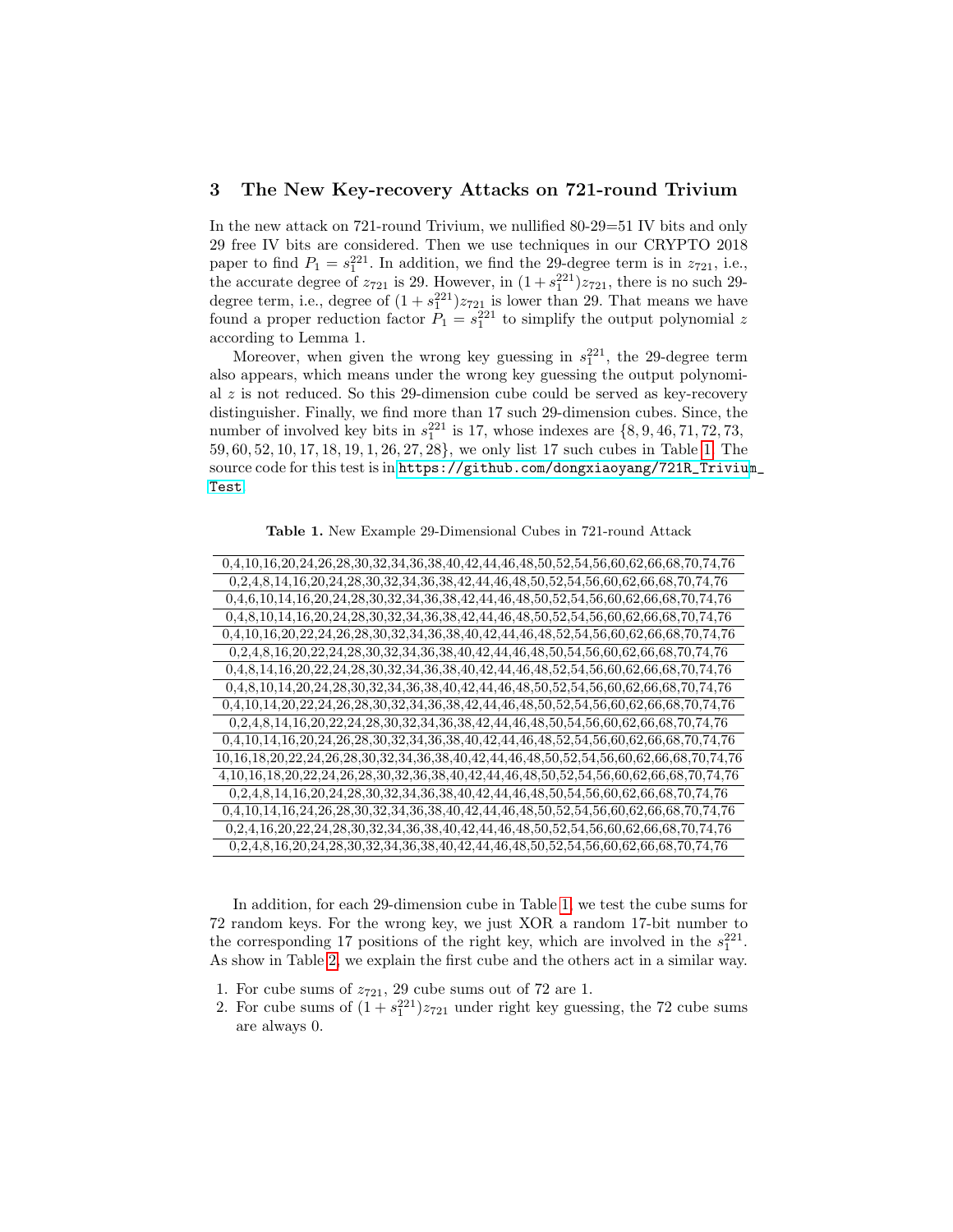3. For cube sums of  $(1 + s_1^{221'})z_{721}$  under wrong key guessing, 29 cube sums out of 72 are 1.

<span id="page-3-0"></span>

|                |             |                  | Cube index $ z_{721} (1+s_1^{221})z_{721} (1+s_1^{221'})z_{721}$ |
|----------------|-------------|------------------|------------------------------------------------------------------|
| 1              | $\,29$      | $\overline{0}$   | 29                                                               |
| $\overline{2}$ | 28          | 0                | 1                                                                |
| 3              | 39          | $\overline{0}$   | 32                                                               |
| $\overline{4}$ | $\sqrt{28}$ | $\boldsymbol{0}$ | 20                                                               |
| $\bf 5$        | 33          | $\boldsymbol{0}$ | 33                                                               |
| 6              | 24          | $\boldsymbol{0}$ | 24                                                               |
| 7              | 43          | $\boldsymbol{0}$ | 43                                                               |
| 8              | 32          | $\overline{0}$   | 8                                                                |
| 9              | 40          | $\overline{0}$   | 8                                                                |
| 10             | 41          | $\overline{0}$   | 12                                                               |
| 11             | 44          | 0                | 21                                                               |
| 12             | 23          | $\boldsymbol{0}$ | $\overline{4}$                                                   |
| 13             | 20          | $\boldsymbol{0}$ | $\overline{4}$                                                   |
| 14             | 45          | $\boldsymbol{0}$ | $\overline{12}$                                                  |
| 15             | 31          | $\boldsymbol{0}$ | $20\,$                                                           |
| 16             | 36          | $\overline{0}$   | $36\,$                                                           |
| 17             | 29          | 0                | 29                                                               |

Table 2. Random Test of the New 721-round Attack

In order to prove the effectiveness of our method, we find another new  $P_1$  for 721 round attack using different nullification scheme and different degree. For example, we find a new  $P_1 = s_0^{164}$ , and a 31-dimension cube, whose indexes are {0, 4, 14, 16, 20, 24, 26, 28, 30, 32, 36, 38, 40, 42, 44, 46, 48, 50, 52, 54, 56, 58, 60, 62, 64, 66, 68, 70, 72, 74, 76}, other bits are nullified. The degree of  $z_{721}$  is 31, the degree of  $(1+P_1)z_{721}$  is lower than 31. Moreover, if we multiply a wrong  $(1+P'_1)$ , the degree of  $(1+P'_1)z_{721}$  is still 31.

We give 960 random tests for the new cube:

- 1. Without multiplying  $1 + P_1$  with  $z_{721}$ , the number of 1-cube-sums of  $z_{721}$  is 519 out of 960 tests.
- 2. Multiplying  $1 + P_1$  with  $z_{721}$ :
	- (a) Under the right key guessing in  $P_1$ , the number of 1-cube-sums of  $(1 +$  $P_1$ ) $z_{721}$  is 0 out of 960 tests;
	- (b) Under the wrong key guessing in  $P_1$ , the number of 1-cube-sums of  $(1 +$  $P'_1$ ) $z_{721}$  is 249 out of 960 tests;

#### 4 Conclusion

In this paper, we give some correct 721 example attacks which support the basic ideas of Fu et al.'s CRYPTO 2018 paper [\[1\]](#page-4-0). We restate the idea as follows: